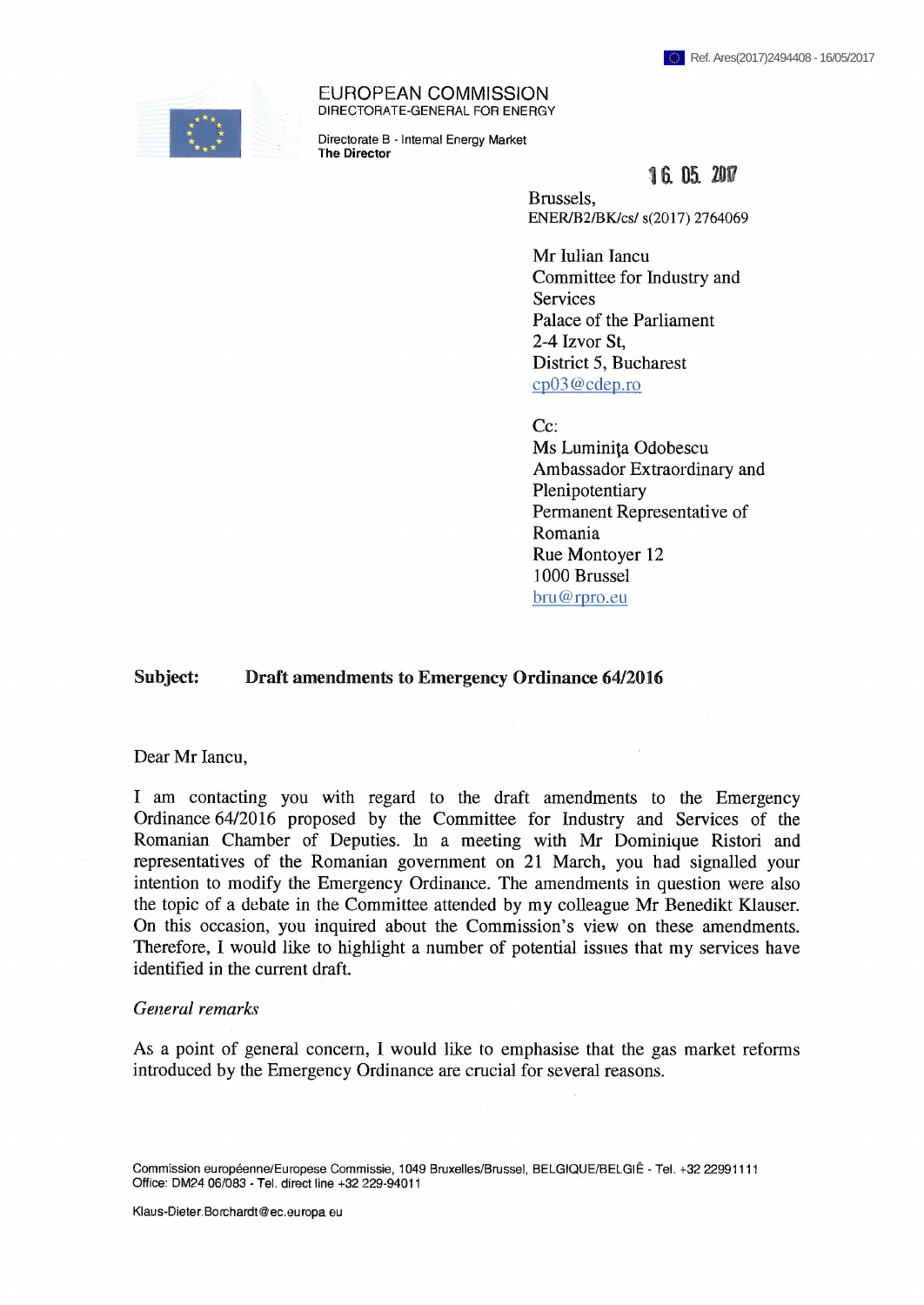Firstly, said law abolished regulatory barriers to the export of natural gas from Romania to other Member States. These export restrictions had led the Commission to initiate infringements proceedings against Romania (No 2012/2114) which are still pending. Moreover, President Juncker himself took note last year of Romania's commitment to take all necessary actions, in cooperation with all relevant authorities in Romania, for removing as soon as possible any legal, regulatory and commercial provisions that could be considered as barriers to physical and commercial gas flows. The imminent abolition of such barriers allowed for a rapid signature of the Connecting Europe Facility grant agreement for the Bulgaria-Romania-Hungary-Austria transmission corridor (BRUA) in the value of EUR 179 million. Therefore, any amendments to the Emergency Ordinance should conserve this important objective of the law.

Secondly, the Emergency Ordinance has abolished the regulated price paid to producers of gas in Romania. This constitutes an important step towards the full liberalisation of Romanian gas markets. Open and competitive gas markets will enable Romania to realise its full potential as a gas trading location and source of security of supply in the region. However, the resulting alignment of price levels with European wholesale markets may affect Romanian consumers. According to EU rules Member States may introduce measures to adequately protect vulnerable consumers against energy poverty.

Furthermore I would like to comment on a number of substantive elements in the proposed draft amendments.

# *Obligation to market all domestically produced gas via OPCOM*

The Emergency Ordinance stipulates that Romanian gas producers shall market a share of 30% of domestically produced natural gas via one of the existing gas trading platforms, i.e. OPCOM S.A. or the Romanian Commodities Exchange BRM. The draft amendments substitute this requirement with an obligation to market all domestically produced natural gas exclusively via OPCOM. This proposal seems problematic for two reasons.

Firstly, whereas a moderately sized gas release requirement as envisaged by the Emergency Ordinance can be helpful to "jump-start" illiquid markets, extending this obligation to the entirety of gas produced in Romania may be excessive and may have unintended consequences on market functioning. This is particularly true in the present situation where the technical preconditions for effective trading, such as the full implementation of gas Network Codes, are not yet in place.

Secondly, the concentration by statute of 100% of gas trading through OPCOM is not recommended in view of the more liquid trading environment currently provided by BRM. Indeed, while concentrating liquidity on one trading place may have beneficial effects on market functioning, it needs to be balanced with the interest of allowing for competition among trading platforms, which in itself may also contribute to improving conditions for efficient and liquid gas trading in Romania. Moreover, the granting of such exclusive rights to OPCOM may also pose competition law concerns.

# *The organisation ofbalancing markets*

The draft amendments introduce a number of definitions and new rules on the organisation of balancing markets and the granting of a licence for a balancing market operator. However, the draft amendments do not provide sufficient clarity on the intended re-design of the market. In this regard, it should also be noted that the